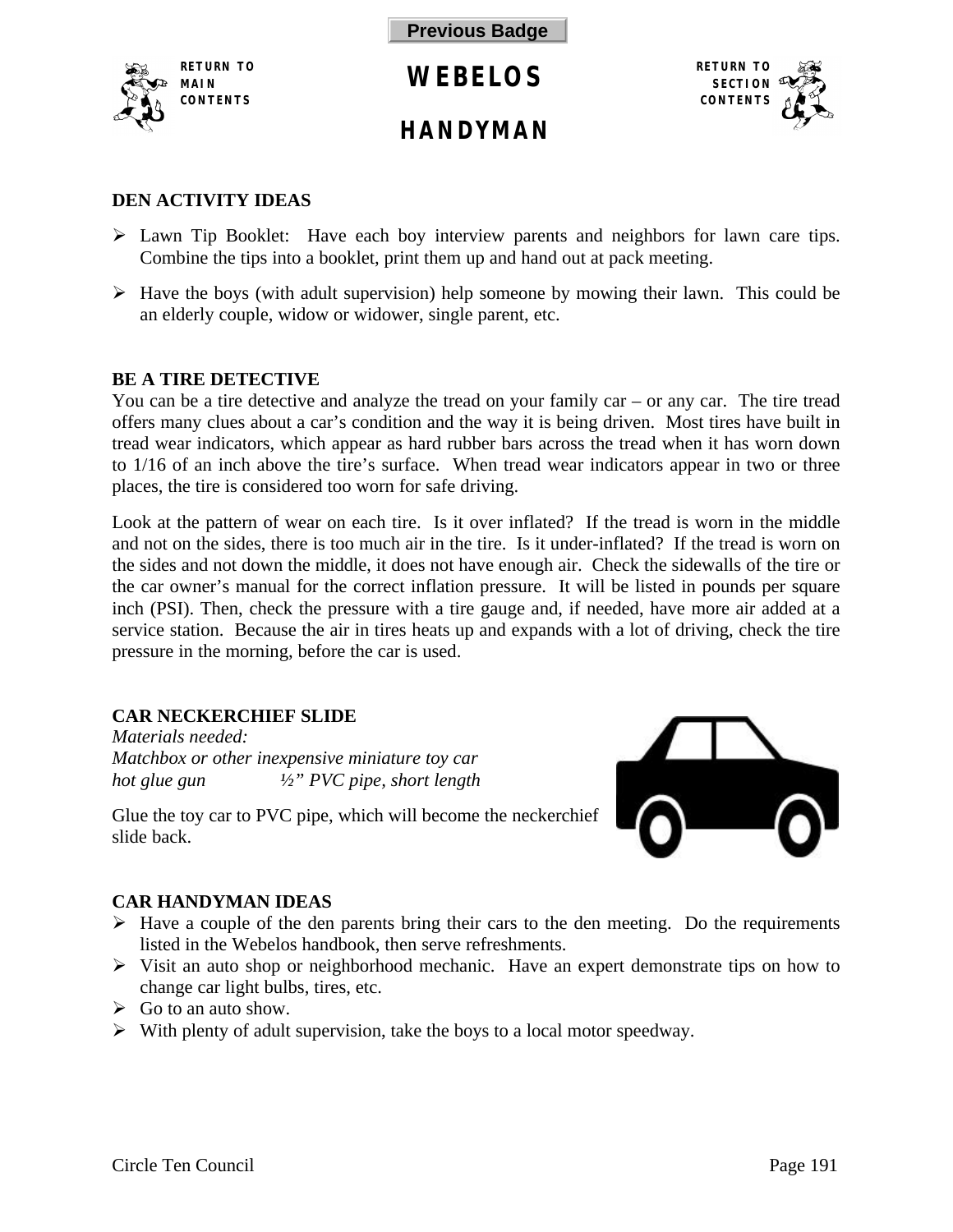<span id="page-1-0"></span>



## **HANDYMAN**

### **CAR WASH EXPERTS**

Have the boys stock a bucket with items needed for washing cars. Make a copy of the Car Washing Tips card, laminate it, and attach it to the bucket. Turn on the water and let them wash your car.

### **CAR WASHING TIPS**

### **SPONGE**

Start from top of car and work toward the bottom so the dirt doesn't move onto the cleaned area.

### **SCRUB BRUSH, SCOURING POWDER**

Use on the sides of the tires to brighten the white walls. Brush can also be used on door jams, wheel wells, and floor mats. DO NOT use abrasive brush or scouring powder on chrome or painted body of the car - it may scratch.

### **VACUUM, NOZZLE**

Use long, pointed nozzle to clean in crevices on backs of seats and between seats.

### **SOFT CLOTH, VINYL POLISH**

Use on the dashboard only. Do not use on any clear plastic glass covering speedometer, or other guages - it will dull and fog plastic.

### **WINDOW CLEANER, PAPER**

Clean all windows inside and out and the rear view mirror. Make sure you wipe until it is completely dry – streaks will form on any glass area left wet.

**WINDSHIELD WASHING FLUID** Refill fluid for wipers

**PRESSURE GUAGE** Check for tire pressure shown in car manual **CLOTH** With adult supervision, check the oil level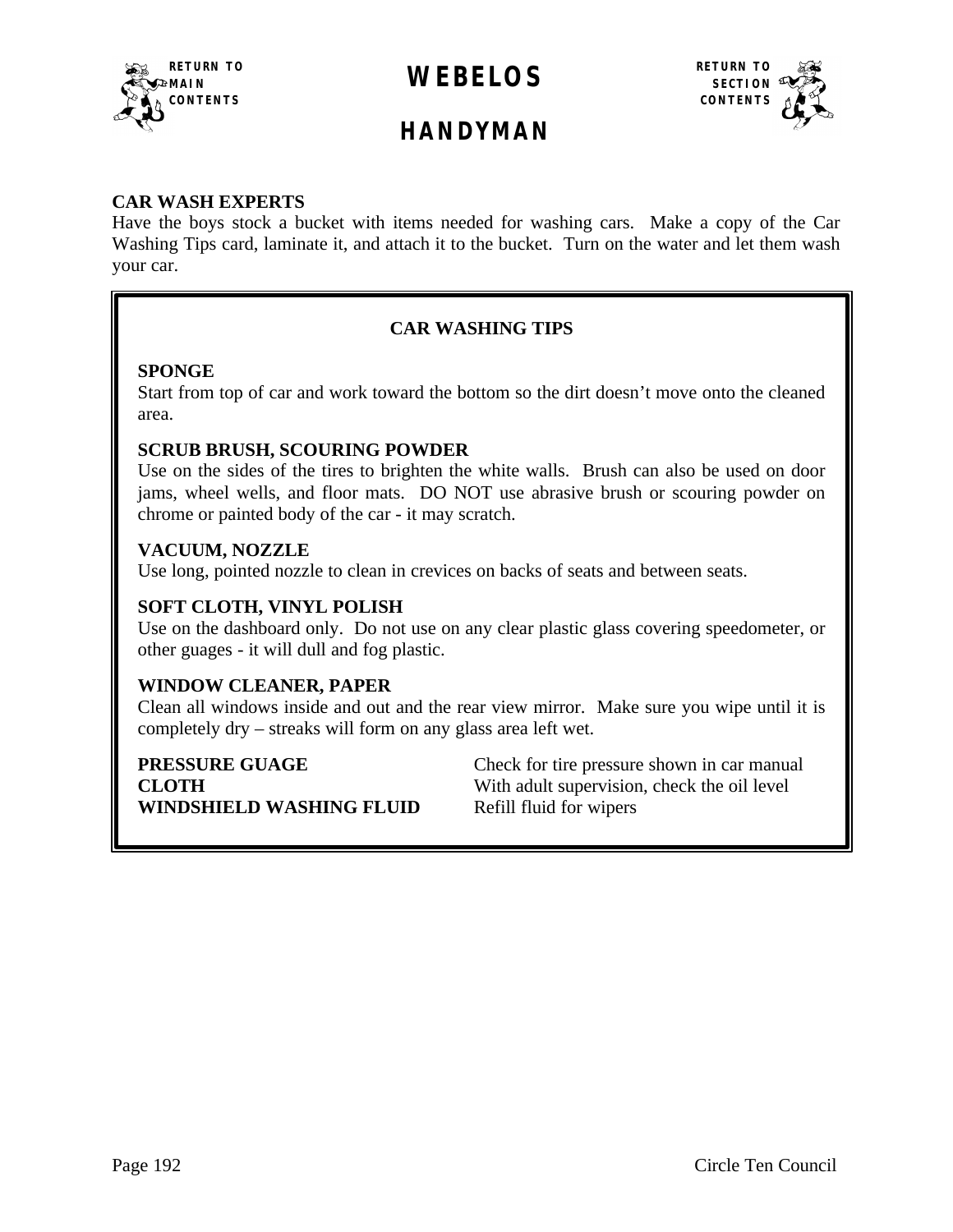



## **HANDYMAN**

### **BICYCLE HANDYMAN IDEAS**

- $\triangleright$  Have the boys bring their bikes to den meeting at a local park. Do requirements 5, 6, and 7 from the handbook, then go for a bike ride to help earn the Bicycling Belt Loop and the Bicycle Helmet Safety patch.
- $\triangleright$  Have the boys help plan a mini bike rodeo for a pack meeting where all the Cubs are invited to bring their own bikes. Webelos can set up a "safety station", where they check the condition of safety equipment on the bikes and go over safety tips with the younger Cubs. Contact the police department to see if someone can come to register bikes in case of theft. In some areas, the police department will run a bike rodeo and safety program for you if the entire pack is involved.
- $\triangleright$  Ride to the neighborhood park and have a picnic.
- $\triangleright$  Go to a bike shop and have an expert demonstrate different types of bikes and show how to take care of a bike.



### **BICYCLE HINTS**

Secure copies of bicycle maintenance manuals for each boy in your den. The American Automobile Association (AAA) offers many pamphlets and checklists free. Local bike dealers or repair shops may also be able to provide information.

### FRAME

Watch for cracking of paint, which usually indicates a break in the metal frame. If a crack is apparent, have it brazed, welded, or repaired immediately. Care for your bicycle as thoroughly as an adult does a car - wash, wipe, wax, and polish often.

### **CHAIN**

Keep it clean by washing it occasionally and removing grit and dirt. Oil and adjust properly to prevent it from coming off the sprockets. Light oil is best for lubricating.

### WHEEL BEARINGS

To clean, loosen the cones and wash carefully with cleaning solvent, rolling them in the liquid until clean. Dry thoroughly, re-adjust the cones, and re-pack with bearing grease.

### HANDLE GRIPS

Could cause you to take a "nose-dive" if not fastened tightly. If necessary, glue them on to avoid slipping.

### HEADLIGHTS AND REFLECTORS

Keep these clean and, if you must ride at night, lighted. Motorists depend on you to have and use this equipment.